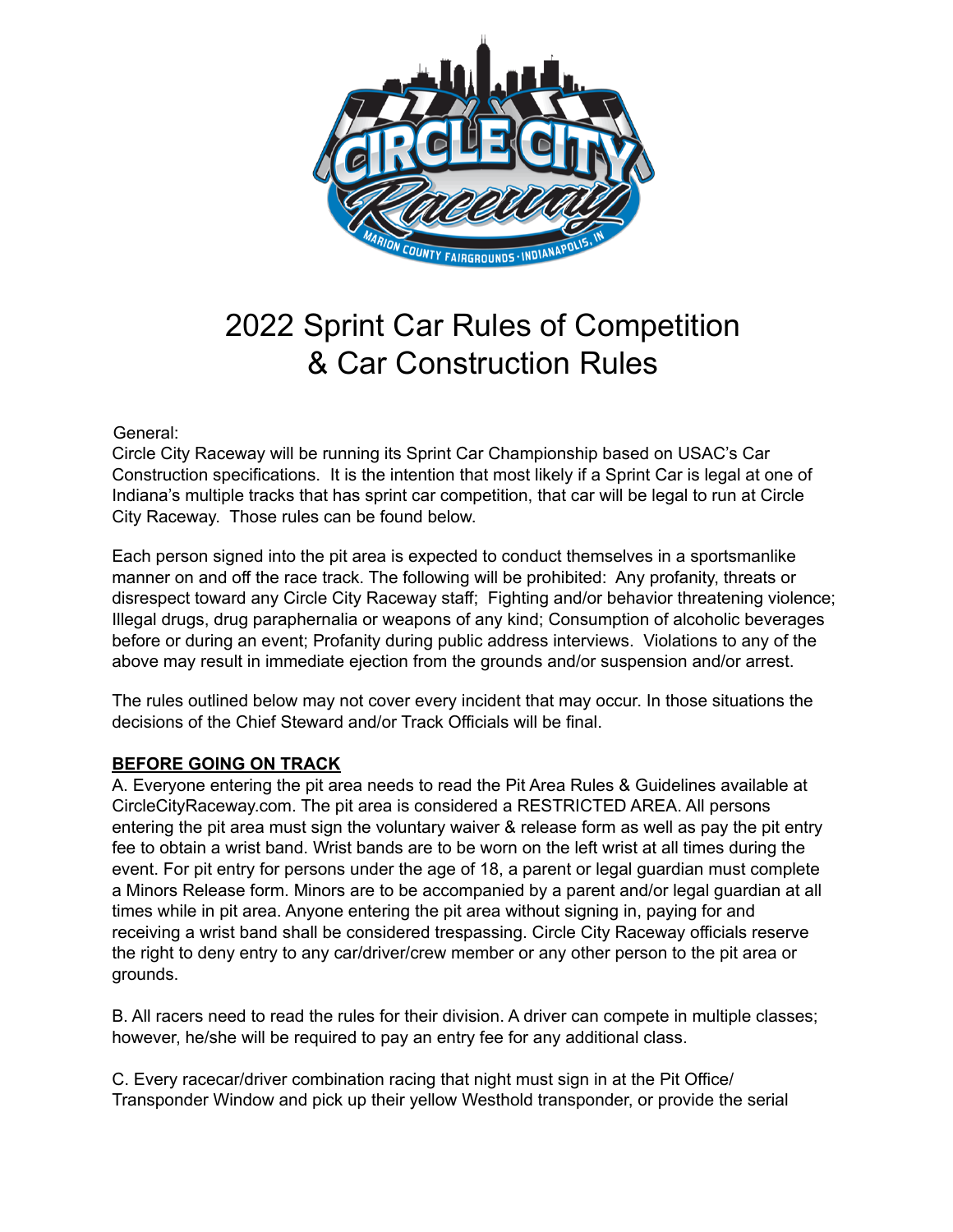number for a Westhold transponder of their own. A driver's license will be held until the undamaged transponder is returned. Failure to return the transponder in a timely manner after racing ends or it being damaged may result in a fine. You will be assigned a Pill Number that will determine which group you will hot lap/qualify with. A car must be on property and a driver must be registered before the Drivers Meeting begins. Failure to do so may result in you starting at the tail of your heat race.

D. Each race car must have a completed car number registration before going on track. A car number belongs to that person for the season. Purchasing a "used" car does not give you that number. Car numbers must appear on both car sides and on the roof. Numbers must contrast in color (light vs dark) from car color.. All signage on race vehicles shall be in good taste. Profanity and indecency strictly prohibited.

E. All drivers that are competing for prize money must have a completed W-9 form on file. No prize money will be issued until then. An A-Main driver must take the initial green flag in that race to receive prize money, otherwise the driver will receive tow money. Any driver not qualified for an A-Main must take the initial green flag of their feature event to receive at least tow money. Prize money will be paid out at the pit office window approximately 15 minutes after the completion of the day or evening's final race and all the race results have become official. Prize money will be given to only the driver or the team owner. Transponder must be returned to receive prize money.

F. When a racecar appears at the track for the first time that year or for the first time with a new owner, it is required to be presented to the tech area for technical and safety inspection before entering onto the racing surface. Tech inspector approval is required for any further participation. Further inspections may be required at any time. If the inspector challenges the compliance with the rules of any car, it is the responsibility of the car owner to prove that any part or component of the car which is challenged does meet the requirements of its division's rules. When the car is submitted for inspection, the car owner certifies that the car meets all the requirements contained in these rules. The decision of the inspector as to whether the car complies with the rules will be final without appeal.

G. Cars are subject to present through tech inspection at any time.

H. All teams are required to properly place a Circle City Raceway owned scoring transponder on their car for all laps turned on the track.

I. Drivers Meetings will take place approximately 30 minutes before hot laps. Participation in the Drivers Meeting is mandatory. The chief steward will conduct the Drivers Meeting. Hot Lap/Qualifying groups will be posted after the Drivers Meeting. The order of events will be discussed, as well as the designated work areas and the manner in which the work area will be utilized.

J. Race lineups will be posted in a timely manner on the bulletin board located just outside the walk through gate from the Pit Office, next to the pit restrooms. Generally, race lineups will be generated using results from hot lap/qualifying sessions. There will be an invert of the four fastest cars from that group's hot lap/qualifying session for the corresponding heat race lineup, with a number of the top finishers in that heat race transferring to the A-Main. Officials will take the top two finishers of each heat race and conduct a randomly generated redraw using the track's scoring software to determine the front of the A-Main. 3rd Place finishing drivers in each heat race will start in front of 4th Place finishing drivers, etc. If necessary,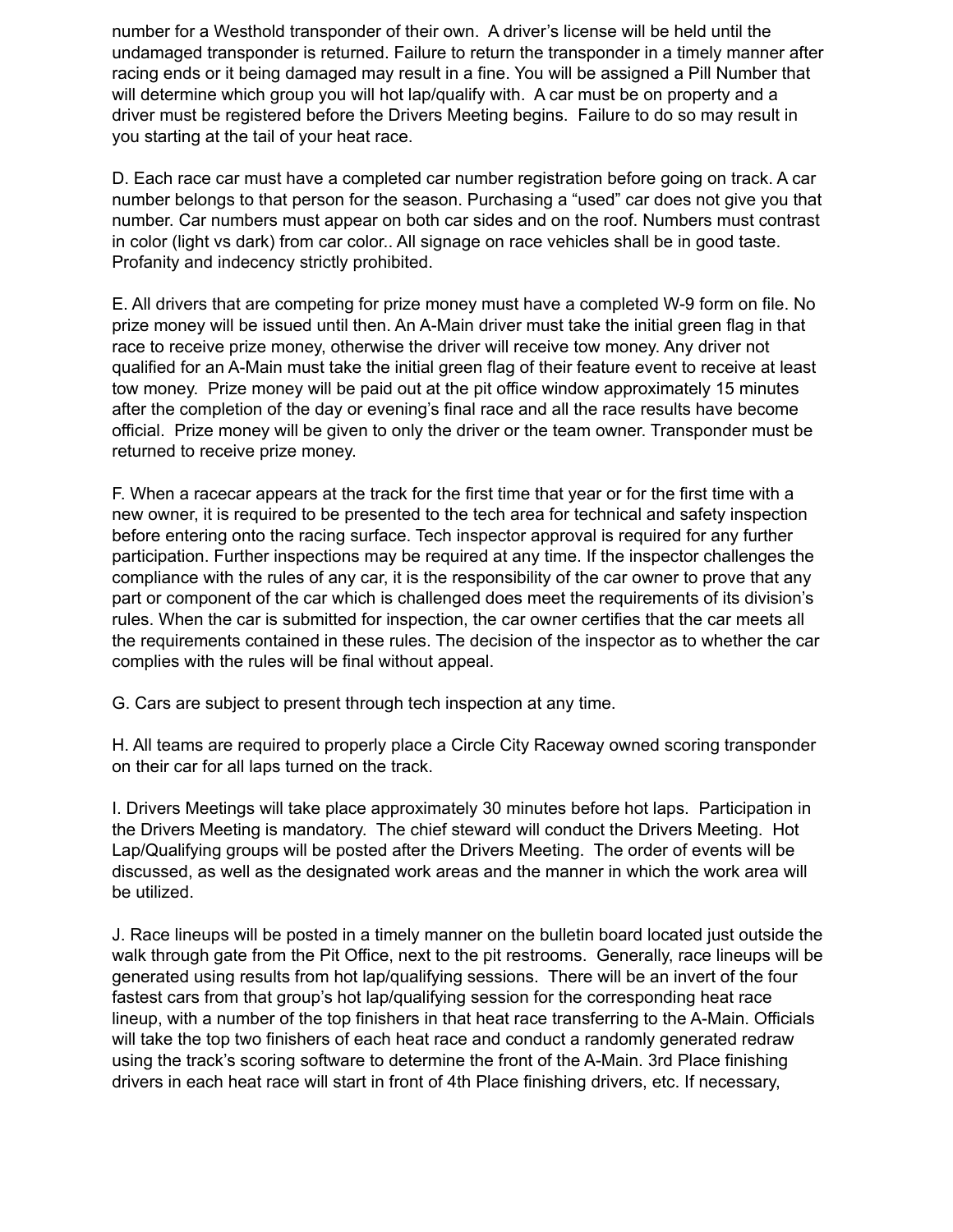non-transferring cars will compete in a Last Chance Race(s) to transfer to an A-Main Event. The exact numbers of transfers and the format of each division's racing will be announced at the Drivers Meeting.

K. All transfer spots are earned by the driver and not the car. Switching cars will result in that driver starting on the tail.

L. A car can only compete for prize money in one division per event unless approved or specifically announced prior.

M. All ATVs, golf carts, etc. Must be clearly identified with the number of the car they are associated with. Improper use of the vehicle may result in the loss of privileges. ATVs/carts are not permitted on the track surface at any time with the exception of sprint car teams to stage. Any violations while utilizing these vehicles will result in a penalty to the associated driver/car.

N. No open fires or open flame grills are allowed in the pit area at any time.

O. Any pet(s) in the pit area must be leashed and restrained at all times

P. There will be no dumping of any type of petroleum product or hazardous waste upon the grounds of Circle City Raceway. Used and discarded tires may not be left on the grounds. Any violation will result in fines, suspension or both.

Q. The driver and car owner assume all responsibility for their crew members at all times. During races, all crew members are to stay on the grass hill/bleachers outside turns 3 & 4. No crew member is allowed on the racing surface at any time! Violations will result in a penalty for the associated driver/car.

#### **ON THE TRACK**

A. Report to the lineup chute at the appropriate time for your division. Pit Stewards will make sure that you are in the appropriate group for your hot lap session, and will line up each heat and feature event in the lineup chute. There will be a five minute warning given prior to the start of each division's track activity. Once that five minute warning is given, each car must be at the lineup chute ready to compete. The penalty for not making it the lineup chute in time is losing your fastest lap in hot lap/qualifying, or starting from the tail of your race.

B. Pulling onto the track for a race, each car must go across the start/finish line once to activate/confirm their scoring transponder is working properly.

C. No lights of any kind can be added for appearance purposes to any Circle City Raceway racing division.

D. Hot Lap/Qualification runs begin when the car pulls onto the track. If the car is then not able to complete a hot lap/qualification lap, the car will be considered a non-qualifier. Cars that are disqualified for technical reasons in qualifying cannot go again. That car will be considered a non-qualifier.

E. On a start or re-start, racing begins when the green flag is waved. Line-up positions should be held until the green flag waves and the concurrent display of the green light. Generally, the pole sitter/leading car must wait to fire until the car reaches the designated starting cone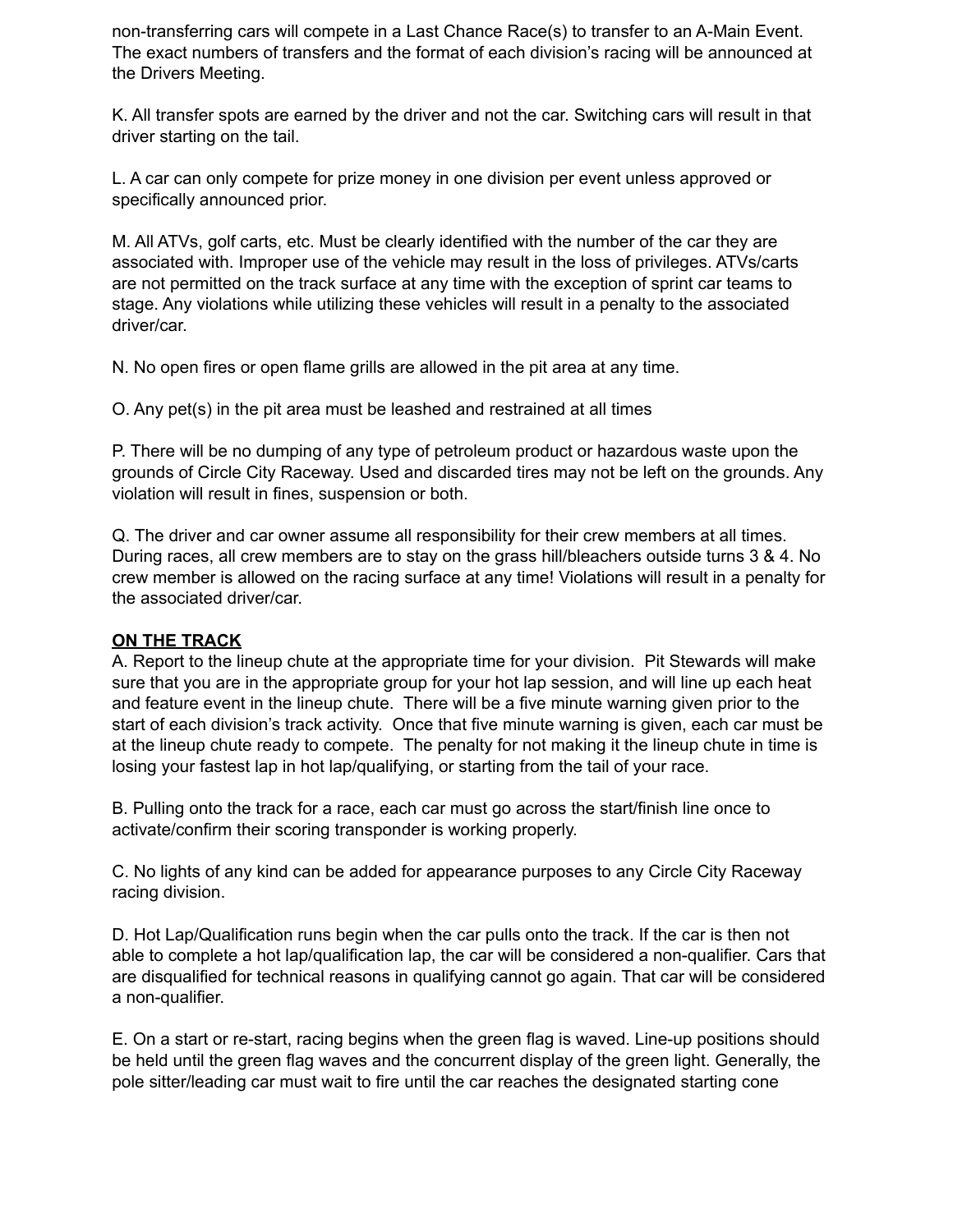located around the Turn 4 area. Further instructions will be given at the Drivers Meeting. Starts/re-starts will be Delaware Double File unless a single file restart is deemed appropriate by the chief steward.

F. No track official can give physical assistance (except as outlined here) to any competitor during any race event. A competitor can be disqualified from any event in which he or she has received such assistance. A wrecker and/or track official may lift a car off another car, lift a car off the wall, or assist in the separation of two or more cars locked together. The wrecker or officials can assist in performing necessary work to clear the track and/or avoid additional damage to cars. If the assisted car is to continue in the race, it must leave the scene under its own power or be pushed by another racecar. For push started vehicles, a car must be able to fire from the push start and prove it can continue. A car pushed off or removed by a wrecker may return to a race proving to move under its own power and approved by the chief steward.

G. No car may leave the pit area to first enter a race after the green flag has been initially shown.

H. Cars needing to utilize the work area may do so at their own peril. Only during A-Main feature events will cars be given guaranteed time to accomplish repairs and return to a race that is scheduled for 20 laps or more and timed race events. The amount of guaranteed time for each division will be discussed at the Drivers Meeting. The work area will be on the left side of the staging lane. Any driver entering the work area for repairs needs to stop in that designated work area, NOT behind the hill. No cars are to exit off of the racetrack off the backstretch during the green flag. Violators will be unable to return to their race and will face a penalty.

I. Green flag indicates the start or restart of racing. It may stay out with minor situations such as a spinout.

J. Yellow flag indicates a minor hazard on the course. Cars should slow down, get single file and not pass cars. Officials may adjust this order after the hazard has been remedied and before returning to green.

K. Red flag indicates a severe hazard on the track that requires stopping the race. All cars must stop and maintain position until approved by track officials. Cars moving around may be asked to leave the racing surface.

L. Black flag notifies a competitor that they are to pull directly into the infield for safety or conduct reasons.

M. White flag indicates there is one lap remaining.

N. Checkered flag indicates the end of an event. Exit the race track off of the back stretch at the opening in the wall.

O. No one will be allowed on the track for any celebration or ceremonies until all racing vehicles have stopped and had their engine shut off. Track personnel will decide when persons shall be released onto the racing surface.

P. All on track conduct such as fighting, hitting cars under the yellow/red, physically/verbally assaulting competitors/officials will not be tolerated. Expect to be immediately removed from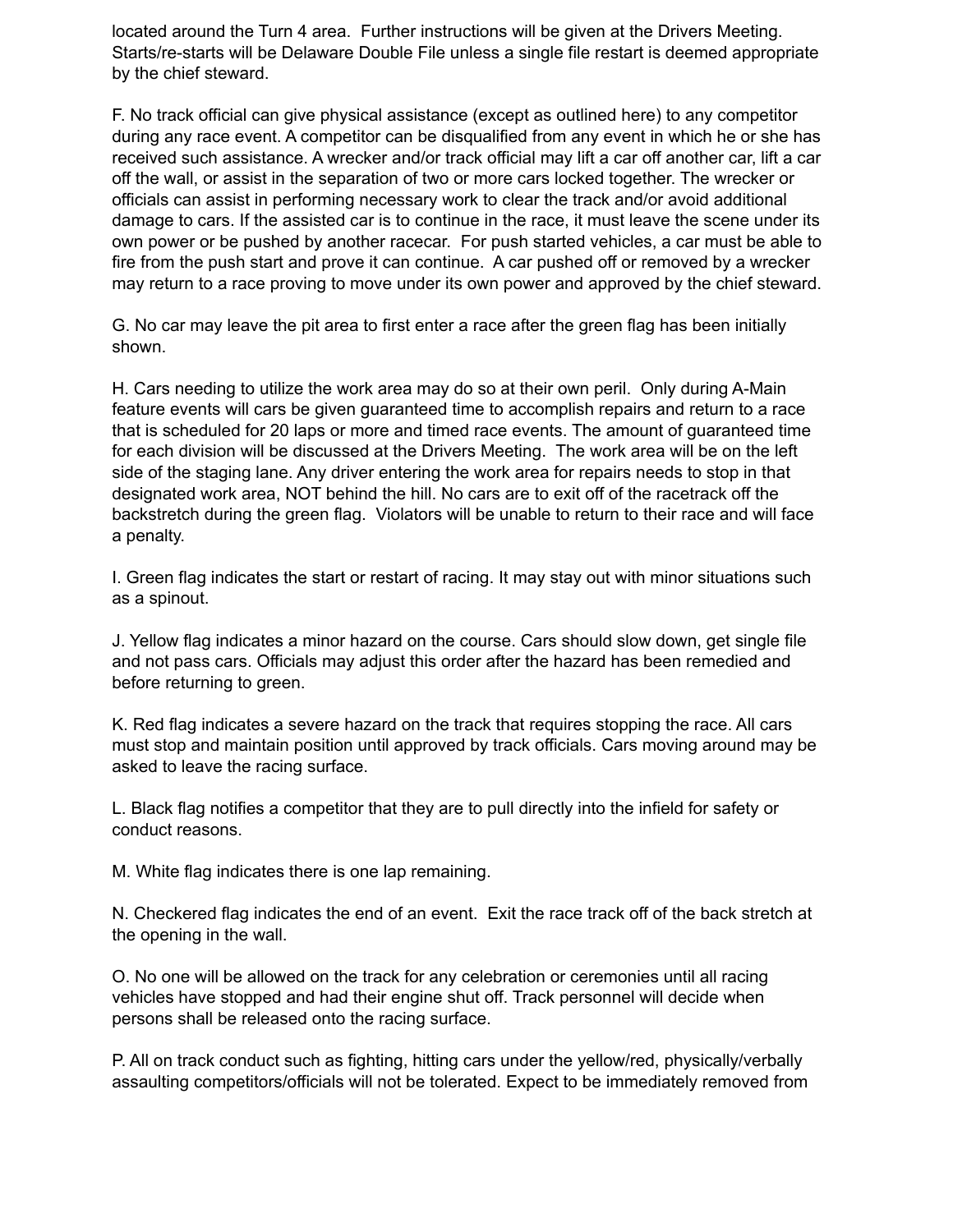the property plus additional fines and/or suspensions.

Q. If a car is involved in an incident or is stopped anywhere on the track surface (including the infield) and is unable to move, drivers must remain in their cars. Only under conditions that threaten an immediate danger from fire may a driver get out of the car on track during racing conditions. Other than fire, drivers must then wait for directions from track personnel to loosen safety equipment and climb out. Driver will stay with the car until it is ready for removal from the track without approaching the active racing surface or another vehicle. A driver can be removed from participation for violation of this rule.

R. The data gained from the transponders along with serial scoring will be used to make all race results official. Any laps deemed to shortcut the course, completed under the black flag, or car disqualified in tech can be deleted from scoring. Protests of scoring of feature events must be made within 10 minutes after the official posting of results. Protests must be made in writing in the pit office. The scoring booth and flag stand are NOT to be entered by anyone other than designated Circle City officials and/or series officials. Only a driver, or parent of a minor driver, or a car owner affected by the alleged scoring error can lodge protests. Any on-track penalties or judgments made by the officials cannot be protested.

S. Race cars are not permitted anywhere on the grounds outside the pit and race track areas. Race cars should maintain a reasonable speed (approximately 5 mph) while traveling in the pit area, staging lanes and scale area. Excessive speed and/or using a race car in a dangerous manner will not be tolerated.

#### **AFTER COMING OFF THE TRACK**

A. Feature post-race tech is required for the top 3 finishers and any selected cars. Not showing up or refusal of tech inspection results in a DQ.

B. When a regular racing program is ended prematurely due to inclement weather, power interruption, etc., participants will be paid full prize money and awarded the related points for every completed event. A specific race will be considered complete if at least 50% of the scheduled laps are run before the race is halted.

C. Any time a car is damaged, the car owner is expected to repair any components that might cause the car to be unsafe for the driver or other drivers. When a car has suffered serious structural damage, the chief steward may remove the car from competition even though the car is operational.

D. Points are awarded only to the driver. The driver who first comes onto the track for a race receives the points/awards

E. Points for feature races is  $100 - 97 - 94 - 92 - 90 - 88 - 86 - 84 - 82 - 80 - 78 - 76 - 75$ thru field

F. Points for heat races are  $30 - 29 - 28 - 27 - 26 - 25 - 24 - 23 - 22 - 21$  thru field.

G.Points for qualifying are 10 - 9 - 8 - 7 - 6 - 5 - 4 - 3 - 2 -1 thru field.

H. Points for a last chance race for the non-transferring drivers is 74, 73, 72, 71, 70, 69, 68, 67, 66, 65-field.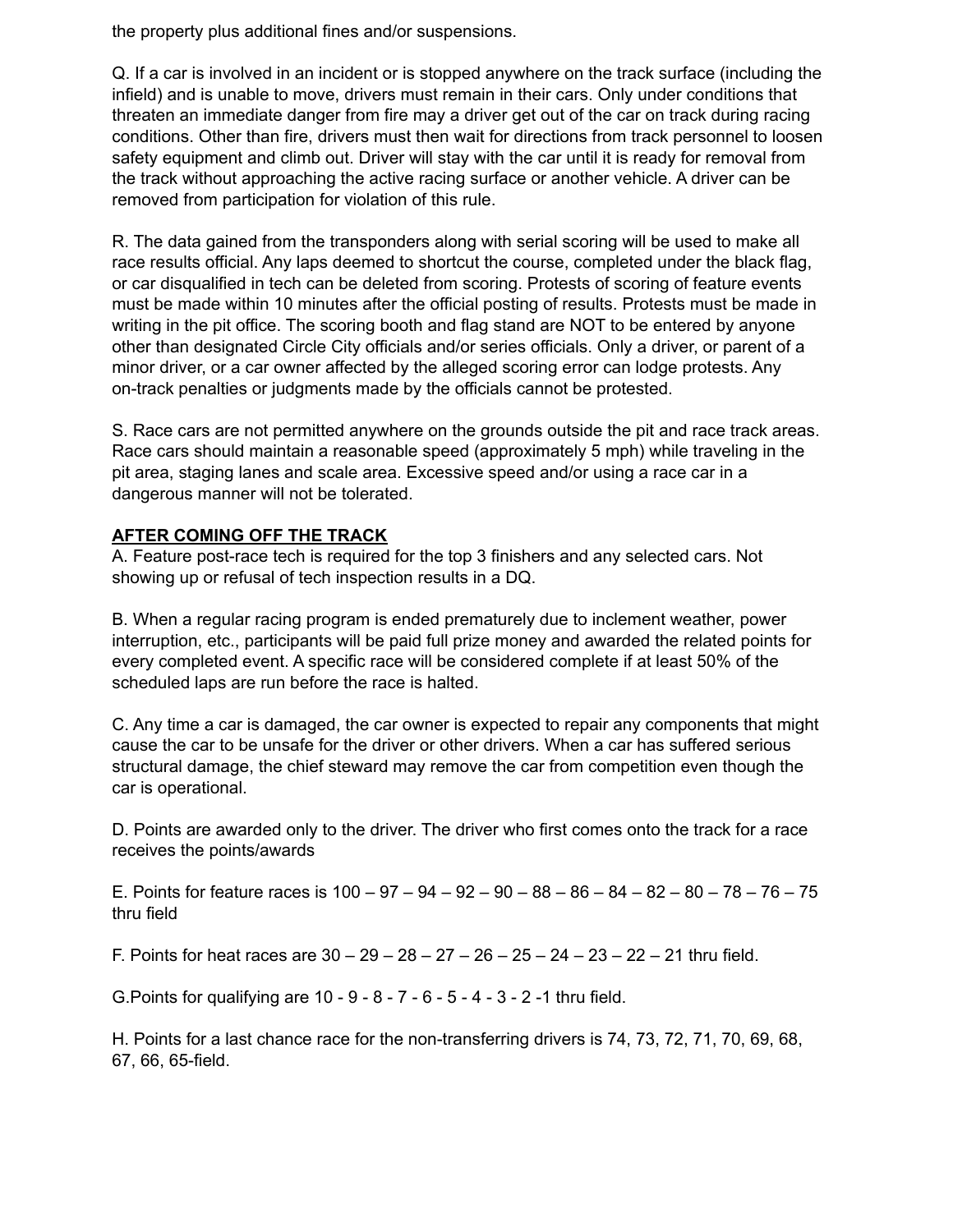I. A minimum total of 50 hard luck points may be awarded to an event driver who does not reach that total at that event.

J. Disqualified drivers receive no points at all for the night.

K. Ties in the point standings are decided by a driver's best feature finish in that series. If multiple drivers are still tied, we go to the next best finish and so on.

L. To receive points for any race or qualification attempt, the transponder must be activated at the start/finish line thus having the driver's name appearing on the results.

#### Inspection:

All cars will need to have a Circle City Raceway Inspection sticker. All phases of design and construction are subject to the approval of the Technical Director. The Chief Steward and the Technical Director may exclude any car, design or construction, which they deem unsafe or not meeting the specifications, the spirit and/or the intentions of the rules contained herein.

Any component used in the construction or assembly of the chassis and/or accessories, if constructed of carbon fiber material, must be approved for use by the Technical Director prior to entering a competition.

#### Dimensions and Weight:

A. The wheelbase must be at least 83 inches and no more than 90 inches. Centerline rear axle to front king pin center line

B. The overall length will be limited to a maximum of 14 feet.

C. Outside of the right rear wheel, the outside bead seat cannot exceed 46 inches from the centerline of the rear axle center section.

D. The right front tire cannot be farther out than the right rear tire when the right rear wheel is set at maximum offset (as measured straight line along outside RR to outside RF). Overall width is not limited.

E. All cars must weigh a minimum of 1,375 lbs., including driver.

F. Additional bolt-on weight must be mounted and fastened to the frame and/or chassis in a secure manner. Weight must be mounted in an area between bottom frame rails, front and rear axles and no higher than mid rails at cockpit. All weight must be mounted within the confines of the frame. No weight may be added during a yellow or red flag.

## Car Construction and Body:

A. All cars shall be rear drive only.

B. Only torque tube type drivelines, utilizing only one u-joint, will be allowed. The torque tube must be bolted directly to the face of the rear axle center section without any interruptions; the torque tube must be one solid piece. All cars must be equipped with a drive shaft restraining hoop or strap securely attached to the chassis, minimum hoop material is 1 inch x.065 steel tubing. A driveline containment system utilizing steel shield bolted to the engine plate or containment blanket to cover torque ball and u-joint is highly recommended.

C. Radius rods may not be attached within the confines of the cockpit. All radius rods must be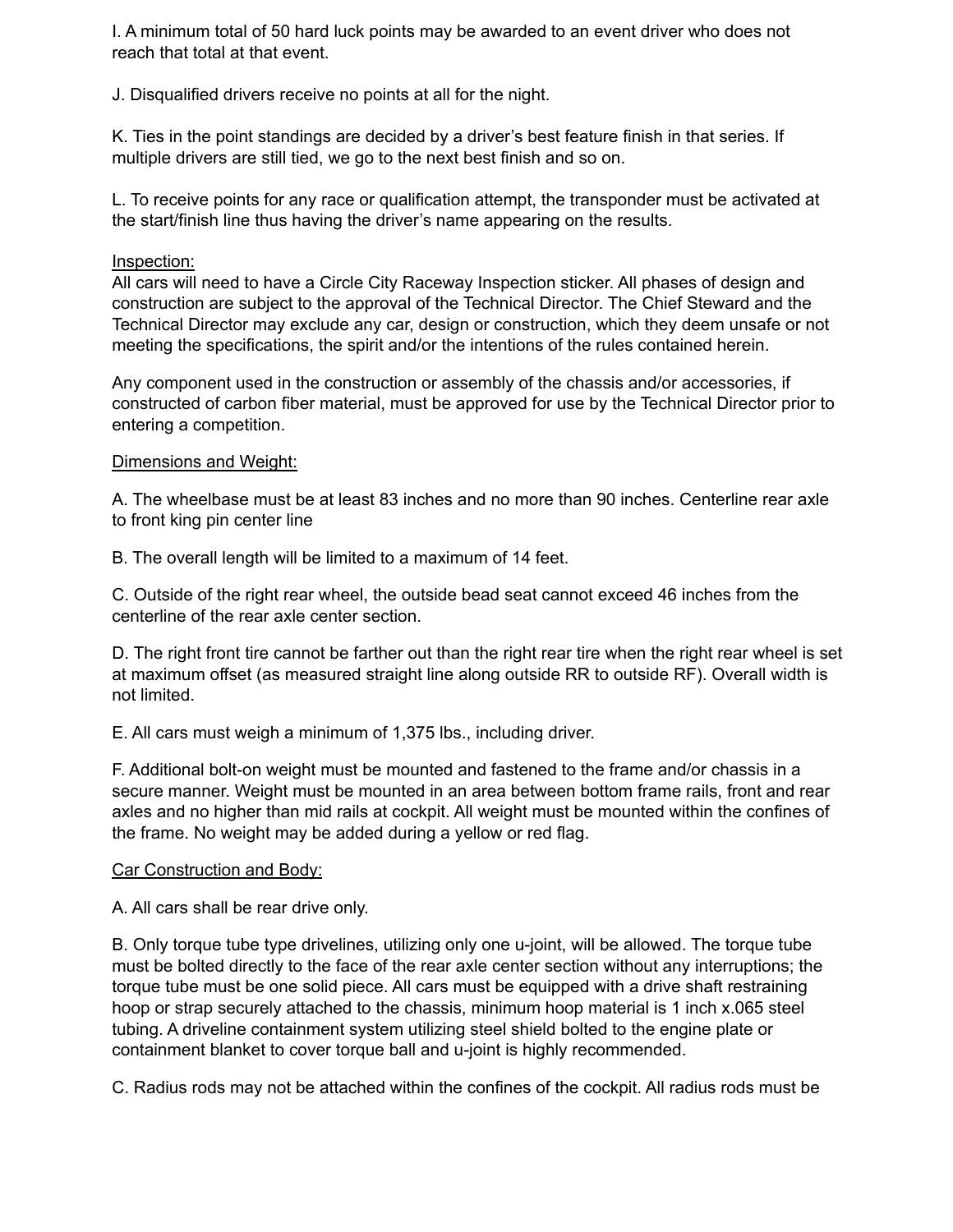one piece, no spring rods or shock dampers.

D. The driver shall be seated directly behind the engine; centerline of top of seat at the driver's helmet can be no more than one (1") inch off centerline of roll cage.

E. Only standard type Sprint Car bodies, tail tanks and hoods will be permitted.

F. The front part of the body, known as the nose assembly, shall not be wider than the parallel lines of the body and may not exceed the width of the frame. The nose assembly may not extend forward beyond the confines of the front bumper.

G. Any item added to resemble, imitate and/or specifically designed to deflect, trap and/or form a pattern for air to travel in a directed manner, except for those used to cool and/or protect engine and brake system will not be permitted.

H. All cars required to run a full sprint-type hood. Side panels covering the sides of the engine and/or vertical spill plates may not extend vertically more than 1 (one) inch higher than any part of the hood covering the engine bay behind the front engine mount.

I. Radius rod protectors will be permitted. Vertical opening ten (10) inches in height by twenty-four (24) inches long and extend no more than four (4) inches from outside edge of lower frame rail.

J. Right side cockpit panels must have a minimum opening of one hundred (100) Square inches. Panels that restrict drivers' vision at the discretion of race officials will not be permitted.

K. Left side cockpit panels may be thirty-four (34) inches high as measured from the bottom of main frame tubes at the engine plate and projected rearward twenty-one (21) inches.

L. An effective firewall must be installed between the engine compartment and the cockpit. It must be as leak proof as practical.

M. The motor plate may not be made from carbon fiber, or any type of composite materials.

N. All paneling must not extend past the edge of frame rails more than thickness of panel material.

O. One (1) inch turnout allowed on all body and sail panel edges, except sun visor.

P. Sun visors must not extend forward more than Nine (9) inches from the front of the forward most edge of the roll cage/halo tube and may not be wider than the width of the roll cage; sun visors must be flat on both sides. For fan recognition, all teams are encouraged to place the drivers' name on their visors in large letters.

Q. Airfoils, wings, spoilers, or other aerodynamic appendages will not be permitted. The Chief Steward or the Technical Director may have any panel or part removed which in their opinion is not within the spirit or intent of this rule.

R. Water radiators, oil coolers, battery and any remote engine accessory, must be within the confines of the main frame tubes located between front axle and rear engine mounting plate.

S. Panels attached to nerf bars will not be permitted.

T. Rear view mirrors are not permitted.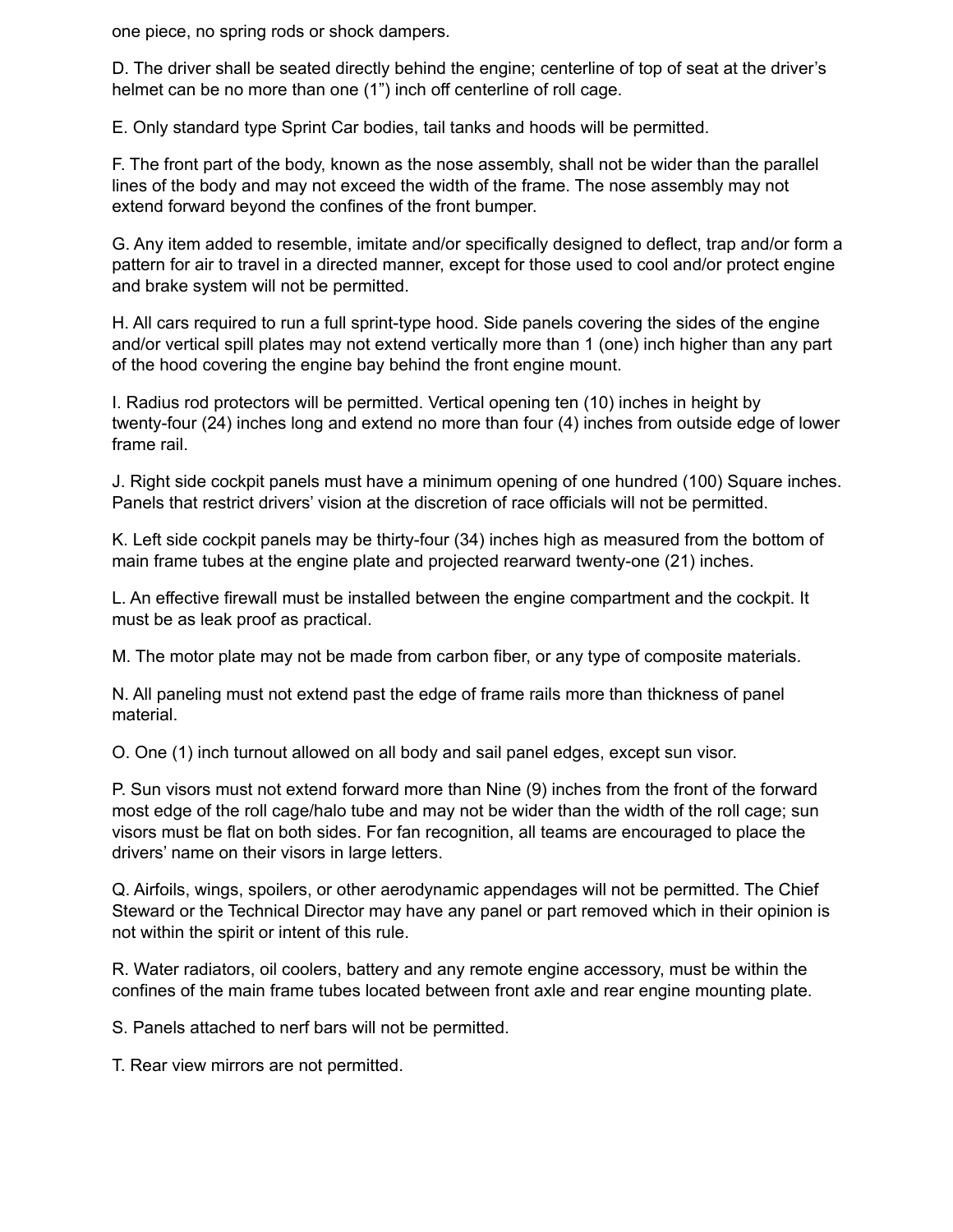#### Roll Cage and Chassis:

A. All cars must have a roll cage, which is integral with the frame and does not encroach upon an imaginary cylinder, 20 inches in diameter, extending through the top cockpit opening directly above the seat. The roll cage should extend four (4) inches above the driver's helmet when seated in the driving position.

B. The following are the minimum frame/chassis material requirements. Must be constructed of 4130 normalized tubing or equivalent:

TOP RAILS 1 1/2" x .095"

BOTTOM RAILS 1 3/8 x .083"

ROLL CAGE UPRIGHTS 1 3/8" x .083"

ROLL CAGE CROSSMEMBER 1 1/2" x .095"

UPPER RAILS 1 3/8" X .083"

REAR END SAFETY BAR HIGHLY SUGGESTED 1" x .083"

C. Maximum width of main frame tubes 29 ½ inches.

#### Fuel System:

A. A conventional tail tank, fuel cell and the fuel contained must be carried on the centerline of the chassis and be located behind the driver. All cars must be equipped with a tail tank and fuel cell/bladder meeting the requirements of USAC and the SFI Specification 28.2.

B. All tanks must have a minimum of four mounts to the chassis.

C. Fuel tanks may not be mounted to the chassis utilizing any portion of the access plates or the nut plates bonded into the fuel bladder. Exception is a secondary mount attached to the top plate to prevent the fuel tank from separating from the chassis in the event of a failure of the primary mounts.

D. Fuel shut off valve within drivers reach mandatory.

#### Bumpers / Nerf Bars:

A. The car must be equipped with a rear bumper at all times.

B. Front and rear bumpers and nerf bars must be constructed of magnetic and or stainless steel (NO TITANIUM) tubing with a minimum of 1.0-inch O.D. and 0.065-inch wall thickness.

C. All cars must have a tubular front bumper extending no more than 23 inches from the leading edge of front axle and 8"inches from frame. Bumpers must be constructed so as not to cause a safety hazard.

D. Nerf bars cannot extend beyond the outside edge of the tire at any time.

#### Steering and Suspension:

A. Removable steering wheels incorporating a quick release mechanism conforming to SFI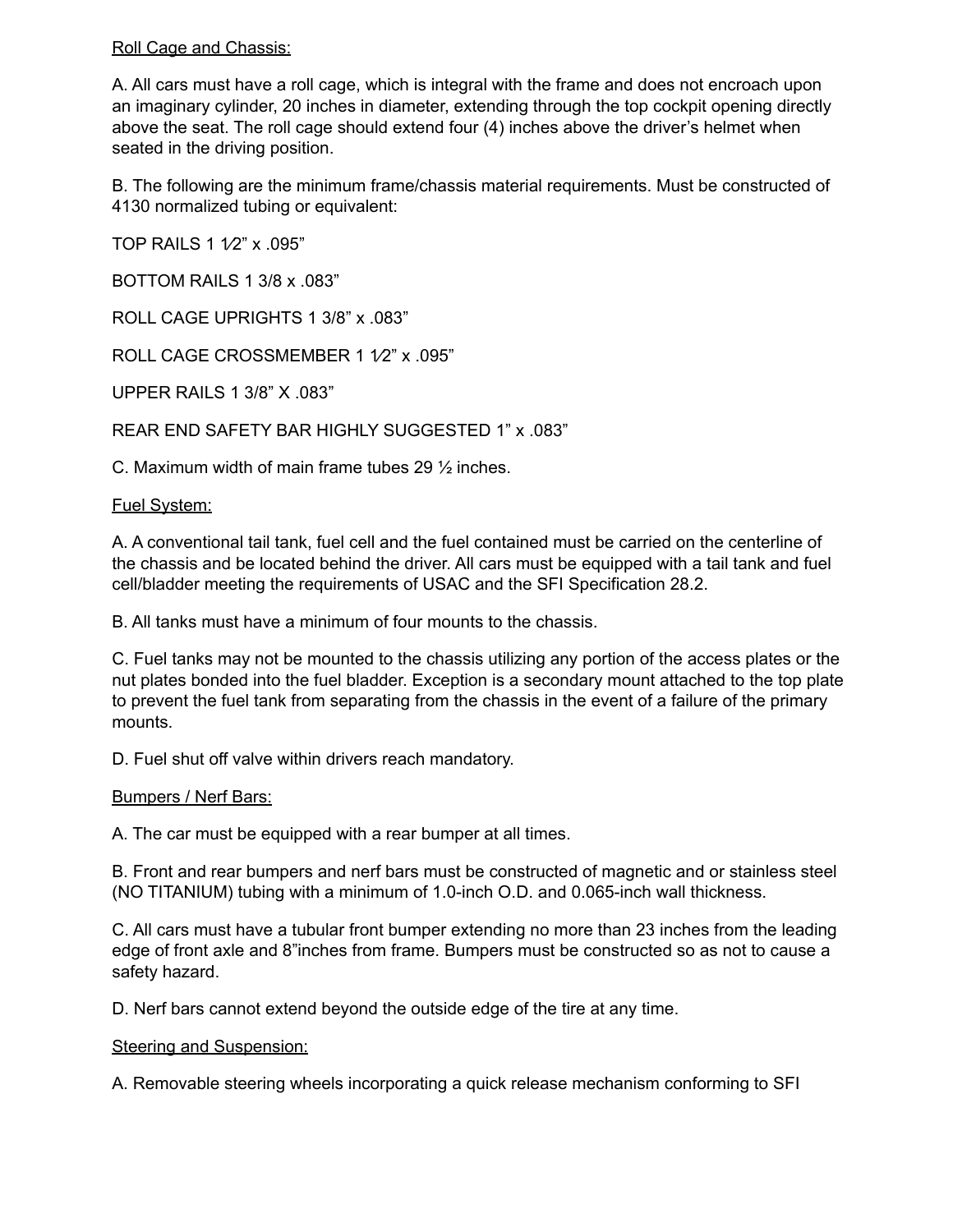Specification 42.1 are mandatory. Pip pin type mechanisms are not allowed.

B. No rack & pinion steering allowed.

C. Welded aluminum or titanium suspension parts prohibited for the exception of Jacobs ladder (watts link).

D. Drag link strap mandatory.

E. Drag links and tie rods to be constructed of 4130 or magnetic steel 1.0-inch O.D. and 0.58-inch wall thickness with no swedging of ends. Magnetic heim joints (rod ends) mandatory on drag link and tie rod.

F. No electronic weight, shock, sway bar or any suspension item adjuster.

G. Independent suspension is not permitted.

H. Only Front axles made of magnetic steel will be permitted. The minimum sizes permitted will be 2"x .156, 2 ¼" x .120, 2 3/8" or greater x .095.

I. Front axle tether systems are mandatory. (2) chassis and (1) king pin to king pin.

Wheels:

A. Plastic and/or carbon fiber wheels are not permitted.

B. The wheel diameter must be fifteen (15) inches.

C. Front wheel(s) width is limited to ten (10) inches.

D. The wheel width for driven wheels is limited to a maximum of eighteen (18) inches on the right rear and a maximum of fifteen (15) inches on the left rear.

E. An approved tire bead locking device must be used on the outer bead seat of the right rear tire and wheel assembly.

F. All wheels and wheel centers are subject to the approval.

G. All bolts are mandatory in Bead lock and wheel centers.

H. Digital bleeders are allowed. Air may not be introduced to the tire. Bleeders may not be controlled remotely.

I. Any wheel cover dislodging under racing conditions will be subject to a fine. No specifications will be mandatory as to how wheel covers are attached unless dictated otherwise.

Tires:

A. Hoosier 105/16-15 MEDIUM, 105/18- Hard and F-85A are the only approved right rear tires.

B. Must utilize Hoosier tires on all four corners.

C. Any solvents or chemicals applied in any way to a tire that alter the chemical makeup of the compound or have the effect of altering tire durometer or construction is prohibited. Any tire can be confiscated at any time. Penalties from a tire found to deviate from the original factory benchmark specifications are as follows: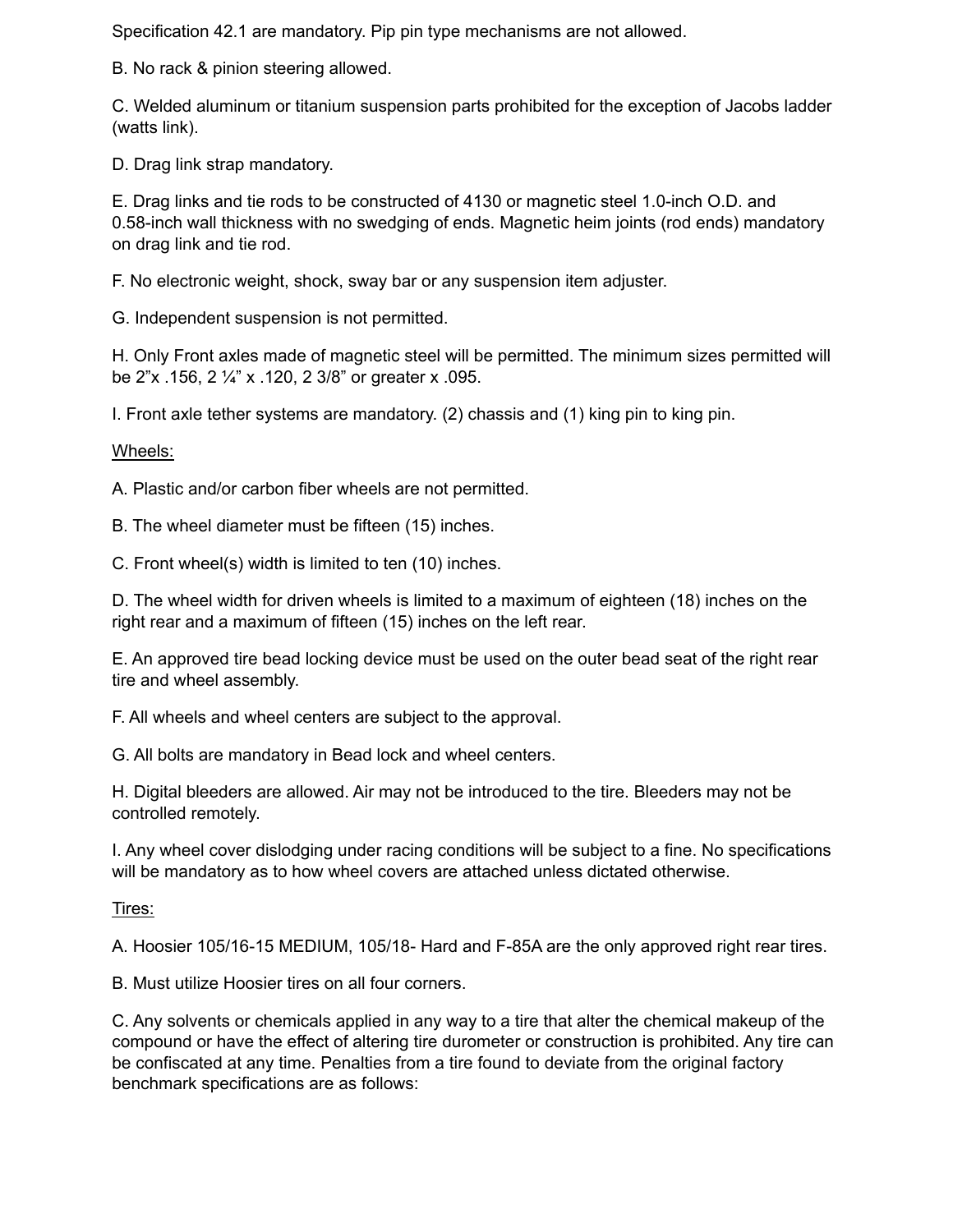-First Offense-Entrant/Driver 1 race suspension, loss of points and forfeit purse for that event, \$500.00 fine.

-Second Offense-Entrant/Driver 1 year suspension, loss of points and forfeit purse for that event, \$1,000.00 fine

D. Tire Protest is \$500.00 fee to be paid to competition director before an event. If tire sample is found illegal, protest fee is returned. If tire sample is found legal, the protested entrant will receive a new tire replacement.

Throttle:

A. A minimum of two (2) return springs must be connected to the throttle.

B. If the throttle actuating mechanisms is the cable type, the cable must be encased.

Brakes:

A. Carbon fiber or carbon composite brake discs or components are not allowed.

B. If at any time during competition it becomes evident that a car is without brakes, the necessary repairs must be completed before the car can continue in competition.

#### Engine Size Limits:

A. Any engines not covered by the following specifications must be submitted to and approved by the Technical Director prior to entering a competition.

B. Only small block V-8 engines with cam in the block and maximum 410.00 cubic inches.

C. Engine block and cylinder heads must be machined from steel or cast aluminum.

D. Two (2) valves and one (1) spark plug per cylinder.

E. Cylinder heads must retain traditional valve pattern. Rotation of valves not permitted.

F. No titanium crankshafts, connecting rods and/or rod caps.

G. Only normally aspirated engines will be permitted. No Turbo chargers, super chargers and/or forced induction.

H. 16 fuel nozzles maximum, two (2) per cylinder. One (1) located in cylinder head and/or one (1) in injector manifold.

I. Only mechanical fuel injection systems allowed.

J. Only throttle plate (butterfly) and shaft throttle body styles with round circular bores will be permitted.

K. Oil pan must have inspection plug. Plug to be a -12AN fitting or 1.00"inch inspection plug. No plug may remove pan.

#### A4MP Alternative 410 Motor:

A. The A4MP Alternative 410 Motor Program is legal for use in all Circle City Raceway events. The rules and specifications for this engine program are available at: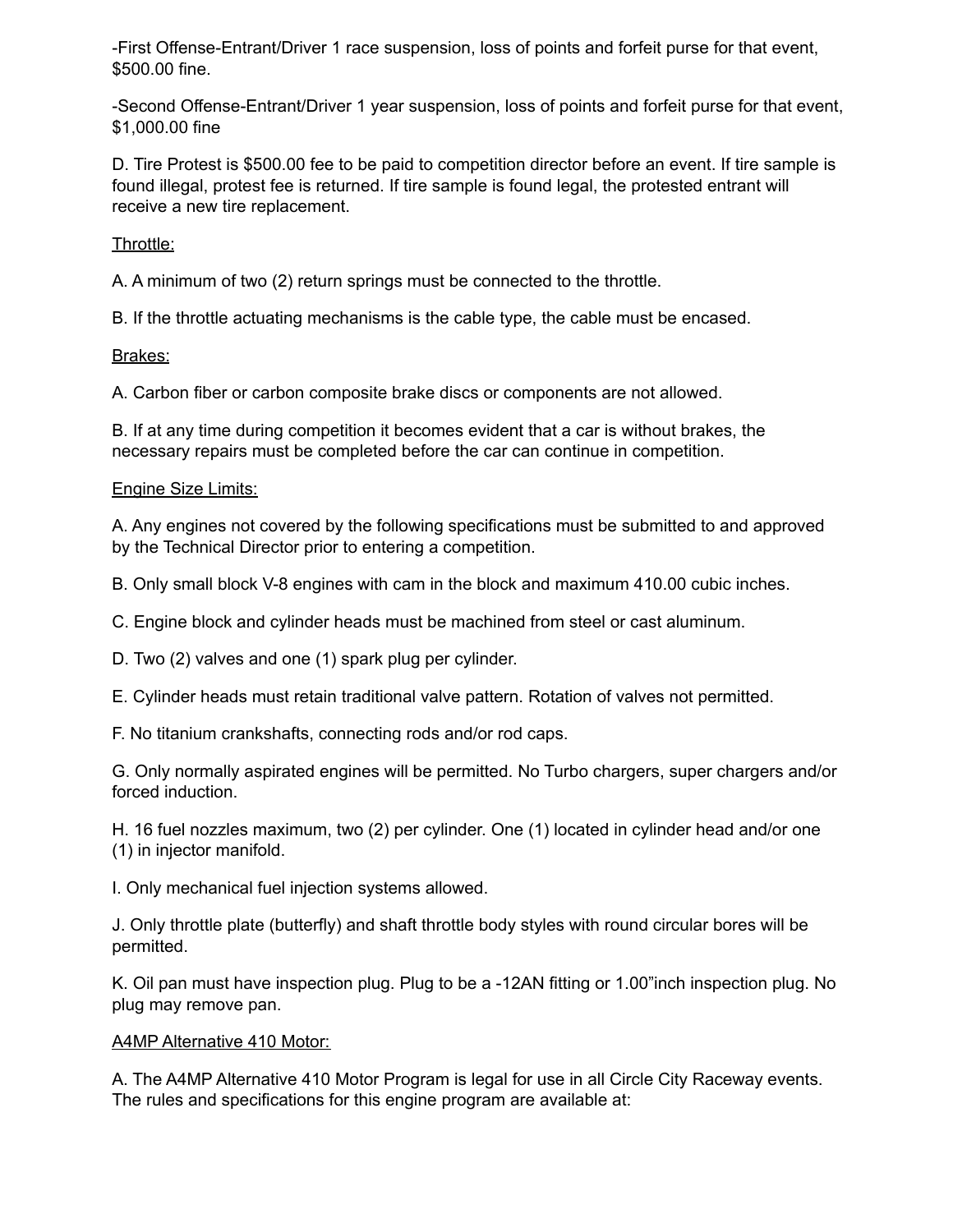www.alternative410motor.com.

Fuel:

A. Pure Methanol is the only approved fuel.

B. All fuel is subject to testing at any time. Any fuel that does not conform to CCR standards, will be considered illegal. The use of illegal fuel could result in disqualification from the event and/or the entire program.

### Ignitions and Electronic Equipment:

A. All cars must be equipped with one (1) ignition switch or emergency shut off located within easy reach of the driver.

B. Electronically controlled fuel injection systems shall not be permitted.

C. Only magneto type ignitions will be permitted. A single crank-trigger type system as back up ignition system will be permitted. One (1) switch that alternates the current between the magneto and the crank trigger may be mounted to the dash within drivers reach.

D. Electronics that provide traction control are prohibited. All electronic components may be inspected, sealed or confiscated by officials at any time. The maximum penalty for utilizing traction control is a one-year suspension from competition and loss of all points earned for the season.

E. The use of any data collection device is not permitted.

F. Electronic ignition is not permitted; exception A4MP Motor Program.

G. Tachometer with water temperature and oil pressure collection capability are the only item approved for use to collect/record data. Specific device approval is at the discretion of chief steward.

H. Multiple coil pack ignitions not permitted; exception A4MP Motor Program.

## Exhaust / Mufflers:

A. The car may be required to have mufflers if local conditions warrant. At this time, this is not the case. The technical director may disallow a muffler that in their opinion is not within the spirit or intent of this rule.

#### Safety Equipment:

A. Approved aluminum and composite seats may be used, no fiberglass. Seats must be mounted with minimum of 4 bolts 5/16 diameter. Seats must be installed and used in accordance with manufacturer's instructions. Approved full containment seats are required.

B. It is mandatory that all cars have a headrest of high impact, shock-absorbing material meeting SFI Specification 45.2 behind the driver's head with a minimum thickness of one (1) inch.

C. Seat belts must meet SFI 16.5 or SFI 16.1, be within manufacturer expiration label. (must have label). Seat belts must be installed and used in accordance with manufacturer's instructions.

D. Helmets - All participating drivers must wear safety helmets designed specifically for auto